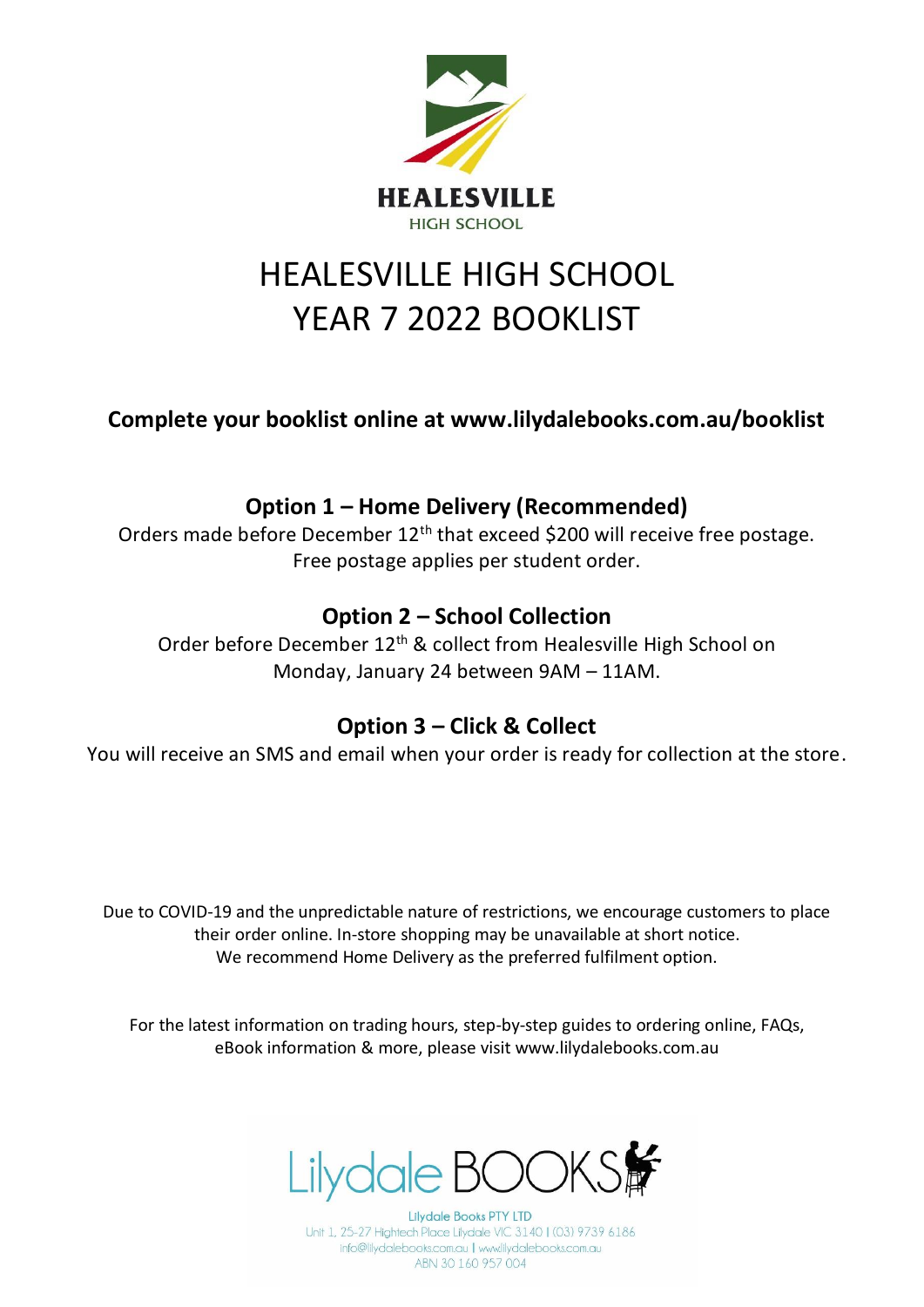|                                                                                                        | <b>TOTAL PRICE</b> |
|--------------------------------------------------------------------------------------------------------|--------------------|
| <b>ART / TECHNOLOGY WORKSHOPS</b>                                                                      |                    |
| 1 FINELINER ARTLINE BLACK 0.4MM                                                                        | \$2.85             |
| 1 2B PENCIL                                                                                            | \$0.65             |
| 1 HB PENCIL                                                                                            | \$0.65             |
| 1 ERASER (LARGE)                                                                                       | \$0.55             |
| 1 USB 16GB FLASH DRIVE                                                                                 | \$6.50             |
| 1 96 PAGE A4 EXERCISE BOOK                                                                             | \$1.10             |
| 1 A4 VISUAL DIARY 120 PAGE 110GSM                                                                      | \$4.85             |
| <b>ENGLISH</b>                                                                                         |                    |
| <b>CORALINE GRAPHIC NOVELGAIMAN</b>                                                                    | \$19.99            |
| 1 DOCUMENT WALLET BUFF                                                                                 | \$0.85             |
| 2 96 PAGE A4 BINDER BOOK                                                                               | \$1.90             |
| 1 50 REFILLS LINED PAPER 7MM                                                                           | \$1.95             |
| <b>HEALTH &amp; PHYSICAL EDUCATION</b>                                                                 |                    |
| 1 48 PAGE A4 BINDER BOOK                                                                               | \$0.65             |
| <b>HUMANITIES</b>                                                                                      |                    |
| OXFORD HUMANITIES 7 VICTORIAN CURRICULUM STUDENT BOOK + OBOOK PRO 2E (NEW                              |                    |
| <b>EDITION FOR 2022)</b>                                                                               | \$65.95            |
| 2 96 PAGE A4 BINDER BOOK                                                                               | \$1.90             |
| <b>INSTRUMENTAL MUSIC</b>                                                                              |                    |
| 1 A4 DISPLAY BOOK 20 POCKETS REFILLABLE                                                                | \$1.45             |
| <b>LANGUAGES: JAPANESE</b>                                                                             |                    |
| <b>IITOMO 1 STUDENT BOOK + EBOOK 2E</b>                                                                | \$34.95            |
| 1 96 PAGE A4 BINDER BOOK                                                                               | \$0.95             |
| <b>MATHEMATICS</b>                                                                                     |                    |
| MATHS MATE 7 AC STUDENT PAD 6E                                                                         | \$14.95            |
| NELSON MATHS BOOK 1 STUDENT WORKBOOK (NEW EDITION FOR 2022)                                            | \$15.95            |
| 4 96 PAGE A4 EXERCISE BOOK                                                                             | \$4.40             |
| 1 GRAPH PAD 25 LEAF 2MM A4                                                                             | \$1.90             |
| 1 CALCULATOR ABACUS SX-II MATRIXN SCIENTIFIC                                                           | \$26.95            |
| 1 A4 DISPLAY BOOK 20 POCKETS REFILLABLE                                                                | \$1.45             |
| The following is a compulsory fee for students. The resource will be provided by the school in Term 1. |                    |
| 1 MATHSPACE SUBSCRIPTION FEE YEAR 7 2022 (Fee Only)                                                    | \$27.75            |
| <b>SCIENCE</b>                                                                                         |                    |
| PEARSON SCIENCE 7 2E STUDENT BOOK + EBOOK READER+ + ACTIVITY BOOK                                      | \$75.95            |
| OR if purchasing the Textbook second hand, the Activity Book is required new:                          |                    |
| PEARSON SCIENCE 7 2E ACTIVITY BOOK (INCLUDES EAL/D)                                                    | \$16.95            |
| 2 96 PAGE A4 BINDER BOOK                                                                               | \$1.90             |